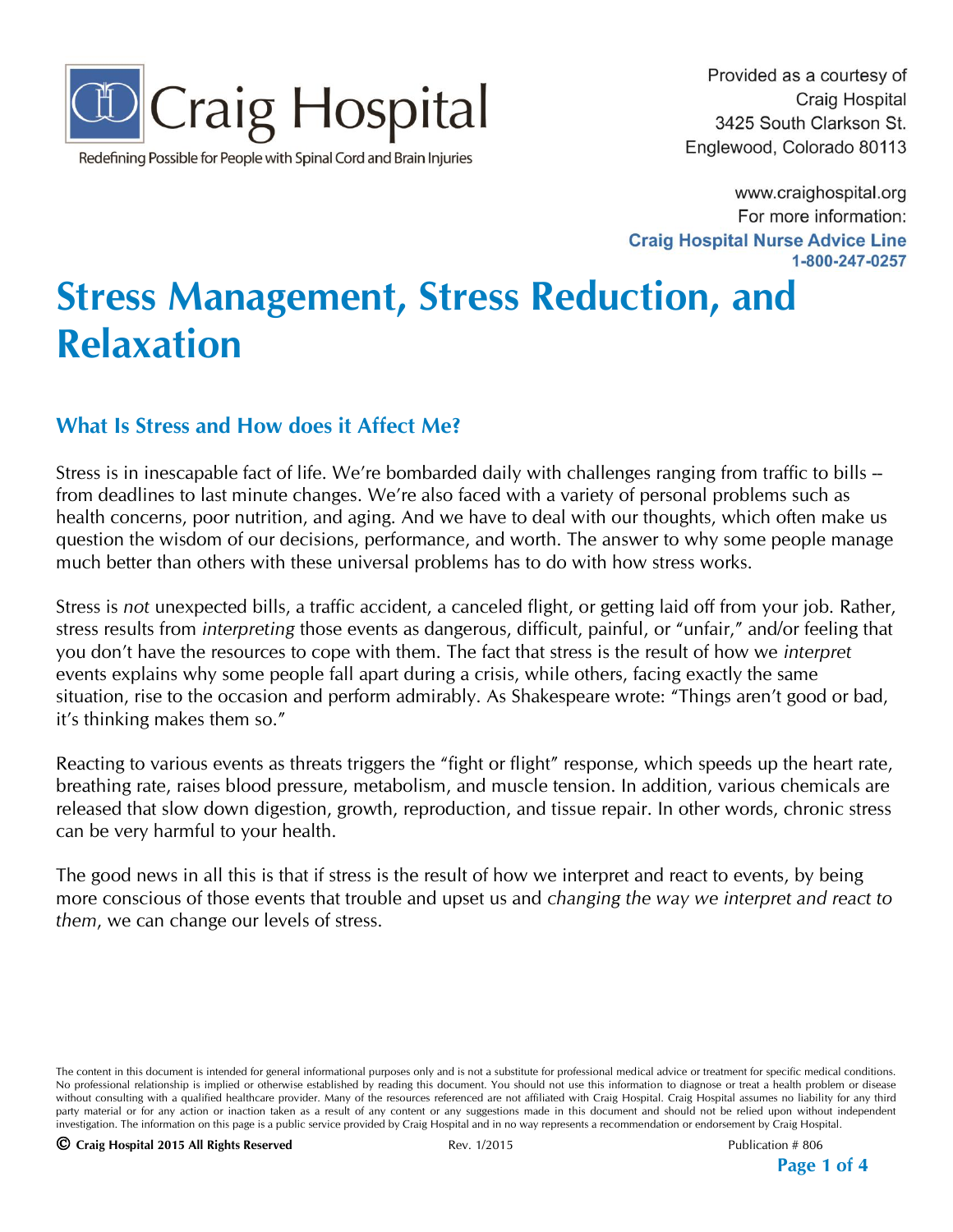## **What is Stress Reduction and Relaxation?**

Simply put, stress management and stress reduction methods include a variety of coping tools used to recognize and assess stress and interpret it in a more positive way. They are tools that are used to release stress and reduce its negative effects on our lives. In general, stress management consists of examining the five steps of the stress process shown below, and then altering your response in order to interrupt the process and reduce the effects.

The stress response pattern looks like this:

*Life Situation:* caught in traffic jam; late for work **Perceived as Stress**: I'm incompetent; boss will be angry; lose promotion *Emotional Arousal:* irritable, paranoid; poor concentration; overly sensitive *Physiological Arousal:* elevated heart rate and breathing; sweating *Consequences:* loss of tranquility, poor performance; stinky

Problems arise because people often respond to these emotional stressors with the physical responses mentioned earlier -- increased heart and breathing rate, muscle tension and lots of adrenaline -- instead of using productive and useable *emotional* responses. In the process, they usually end up creating both *physical and emotional problems.*

The solution begins with a close examination and keeping track of those situations that cause you stress. Once various situations are identified, knowing exactly *how* you react and what the consequences are enable you to alter your response in order to maintain a more even keel. In almost every case, effective stress management involves slowing down and staying *in the moment*, rather than worrying and jumping into the future or remembering and falling back into the past. Many find it useful to determine exactly *why* certain situations cause them stress, as their assumptions may be ill-founded. But knowing *why* isn't always enough. The following methods can help with coping.

## **Common and Popular Stress Management Tools**

#### *Meditation*

Meditation consists of attempting to focus attention on one thing -- a word, an image, simply counting slowly, or focusing solely on the flow of breath in and out of the body -- to the exclusion of all other thoughts. By focusing on only one thing, it's much more difficult to worry, be afraid, hateful, or angry. This type of focus is also helpful in choosing *what thoughts* to focus on, as well as insight into persistent *patterns* of thinking.

#### *Yoga*

Yoga can be done from a chair and not only involves the same level of concentration and focus as meditation, but also improves flexibility -- a plus for people with SCI.

#### **Stress Management, Stress Reduction, and Relaxation**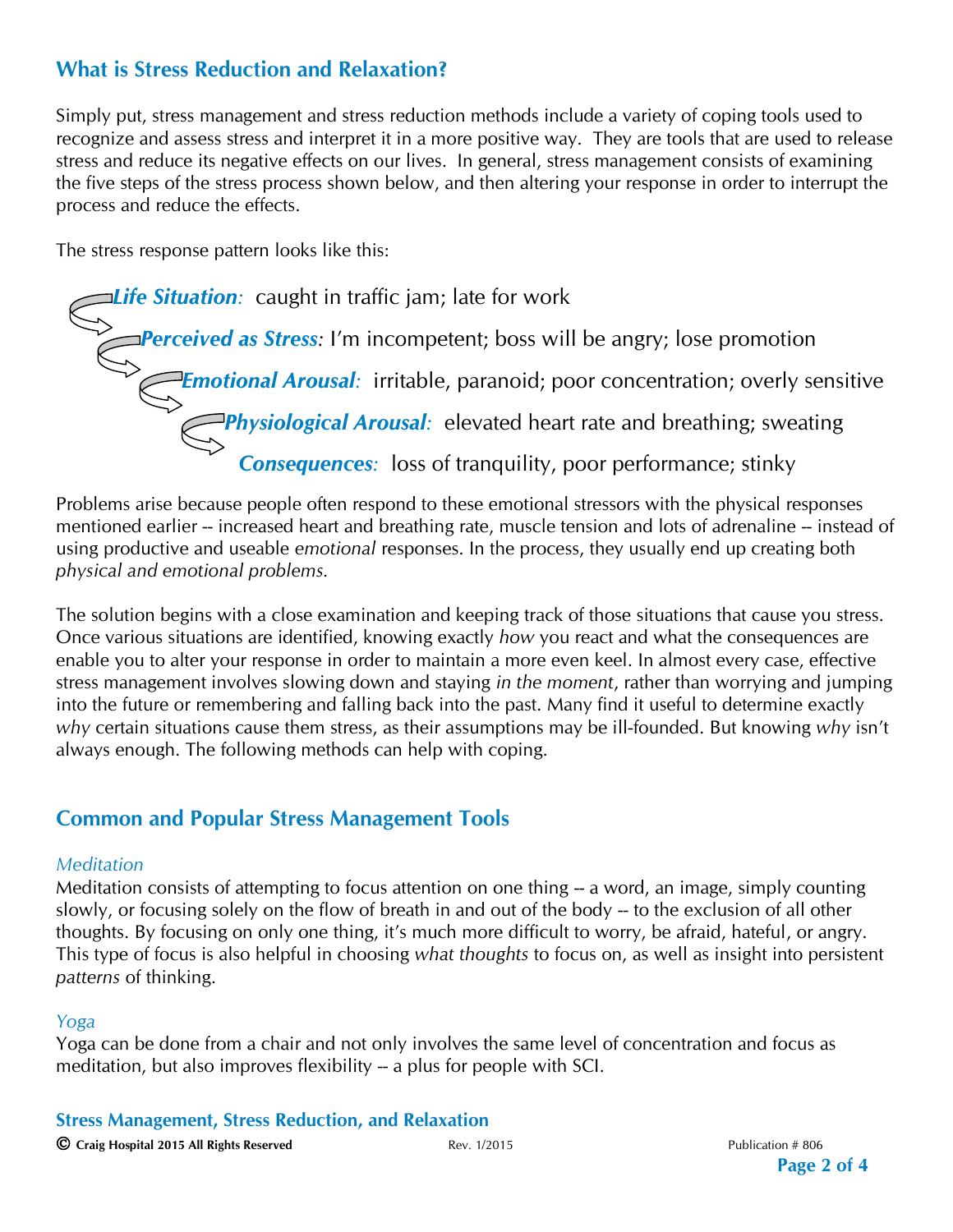#### *Visualization and guided imagery*

This uses the power of the mind to achieve overall physical relaxation, often by visualizing very detailed peaceful and relaxing scenes. Several studies have documented increased athletic performance with the regular use of visualization. Actors regularly visualize themselves performing before they ever take the stage. More importantly, visualization has been practiced, studied and used with success in people with cancer, chronic pain, and those with headaches, muscle spasms and general or specific anxieties.

#### *Progressive relaxation*

This is the process of methodically tensing and relaxing specific muscle groups throughout the body, beginning with the head and working down, or with the feet and working up. The tensing phase normally lasts five to ten seconds, followed by 20 to 30 seconds of conscious and focused relaxation of the same muscle group.

## *Controlled breathing*

Controlled breathing focuses on the *process* of breathing – the full inhalation, the expansion of the belly and the lungs, exhalation, the contraction of the midsection, and all the various physical sensations and sounds that accompany breathing that we normally ignore. Improper or shallow breathing can lead to higher levels of anxiety, depression, muscle tension, fatigue, and headaches. Deep, controlled breathing increases the amount of oxygen taken into the lungs, as well as the amount of carbon dioxide expelled from them, helping the body and mind to work more efficiently and effectively.

Various controlled breathing methods are often used for one to five minutes, three to five times a day, or as needed to relieve symptoms or stress. Spinal cord injury may affect full and complete breathing capacity, either directly or as a result of poor posture. Practicing deep, controlled breathing may require reclining or lying down for some, but the benefits of managing stress, calming the body and the mind, and increasing oxygen flow are well worth the effort.

These are all very brief descriptions of rather complicated and involved stress management techniques. If you want to learn more it's recommended that you take a course, or at least read a book or two on a specific technique in order to gain any significant results.

# **Are Stress Management and Stress Reduction Widely Used?**

The various stress management tools outlined in this brochure – yoga, meditation, controlled breathing, visualization, guided imagery – are used by millions throughout the world as they have been for thousands of years. Some have their origins in the Middle East or Asia, and some are associated with various religions, even though they are now commonly practiced by people of all faiths.